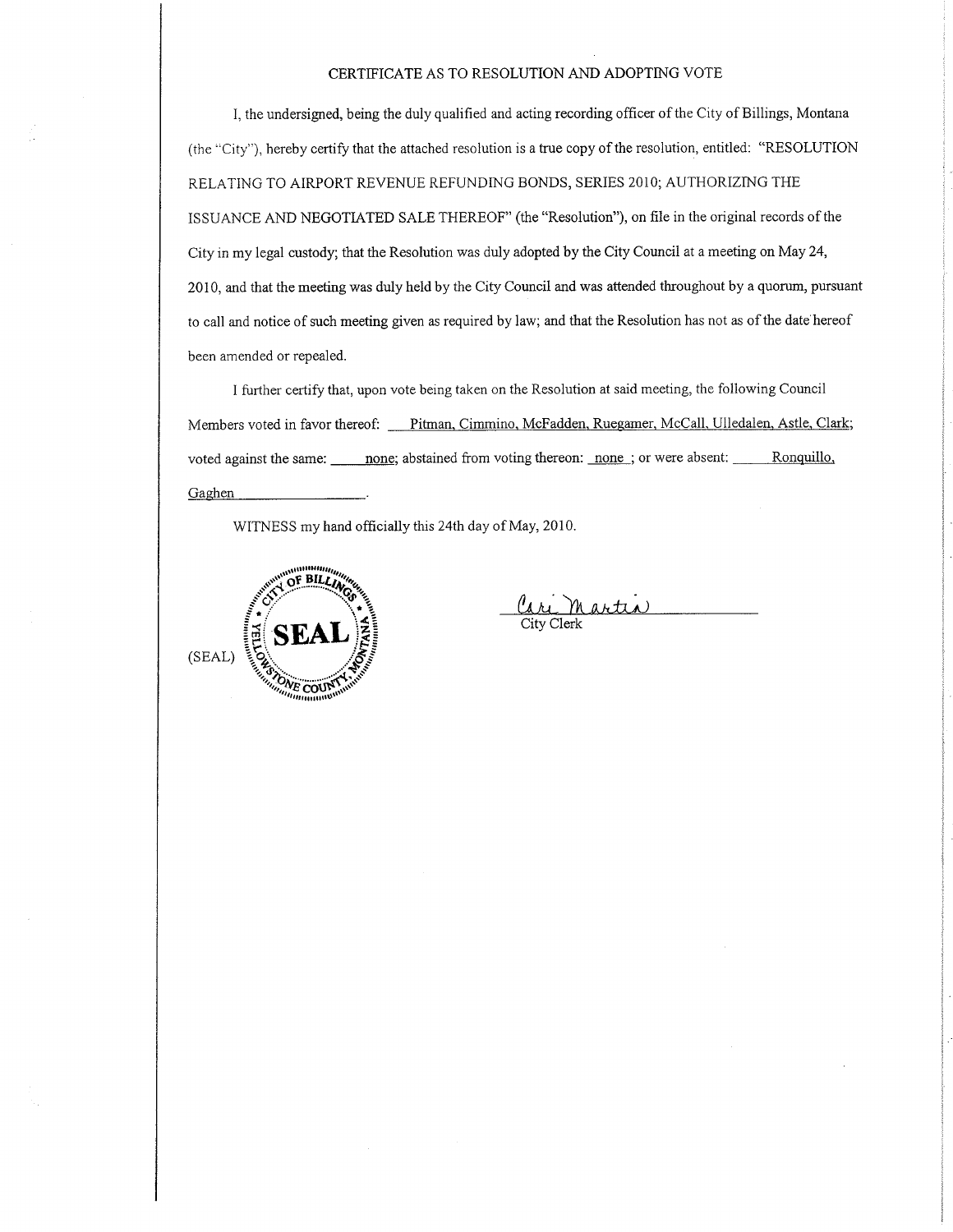$\label{eq:2.1} \frac{1}{\|x\|^{2}}\leq \frac{1}{\|x\|^{2}}\leq \frac{1}{\|x\|^{2}}\leq \frac{1}{\|x\|^{2}}\leq \frac{1}{\|x\|^{2}}\leq \frac{1}{\|x\|^{2}}\leq \frac{1}{\|x\|^{2}}\leq \frac{1}{\|x\|^{2}}\leq \frac{1}{\|x\|^{2}}\leq \frac{1}{\|x\|^{2}}\leq \frac{1}{\|x\|^{2}}\leq \frac{1}{\|x\|^{2}}\leq \frac{1}{\|x\|^{2}}\leq \frac{$ 

 $\label{eq:2.1} \frac{1}{\sqrt{2}}\int_{0}^{\infty}\frac{1}{\sqrt{2\pi}}\left(\frac{1}{\sqrt{2\pi}}\right)^{2\alpha} \frac{1}{\sqrt{2\pi}}\int_{0}^{\infty}\frac{1}{\sqrt{2\pi}}\left(\frac{1}{\sqrt{2\pi}}\right)^{\alpha} \frac{1}{\sqrt{2\pi}}\frac{1}{\sqrt{2\pi}}\int_{0}^{\infty}\frac{1}{\sqrt{2\pi}}\frac{1}{\sqrt{2\pi}}\frac{1}{\sqrt{2\pi}}\frac{1}{\sqrt{2\pi}}\frac{1}{\sqrt{2\pi}}\frac{1}{\sqrt{2\pi}}$ 

 $\label{eq:2.1} \mathcal{L}(\mathcal{L}^{\mathcal{L}}_{\mathcal{L}}(\mathcal{L}^{\mathcal{L}}_{\mathcal{L}})) \leq \mathcal{L}(\mathcal{L}^{\mathcal{L}}_{\mathcal{L}}(\mathcal{L}^{\mathcal{L}}_{\mathcal{L}})) \leq \mathcal{L}(\mathcal{L}^{\mathcal{L}}_{\mathcal{L}}(\mathcal{L}^{\mathcal{L}}_{\mathcal{L}}))$ 

 $\sum_{i=1}^{n}$ 

 $\label{eq:2.1} \frac{1}{\sqrt{2}}\int_{\mathbb{R}^3}\frac{1}{\sqrt{2}}\left(\frac{1}{\sqrt{2}}\right)^2\frac{1}{\sqrt{2}}\left(\frac{1}{\sqrt{2}}\right)^2\frac{1}{\sqrt{2}}\left(\frac{1}{\sqrt{2}}\right)^2\frac{1}{\sqrt{2}}\left(\frac{1}{\sqrt{2}}\right)^2.$ 

 $\label{eq:2.1} \mathcal{L}(\mathcal{L}^{\mathcal{L}}_{\mathcal{L}}(\mathcal{L}^{\mathcal{L}}_{\mathcal{L}})) = \mathcal{L}(\mathcal{L}^{\mathcal{L}}_{\mathcal{L}}(\mathcal{L}^{\mathcal{L}}_{\mathcal{L}})) = \mathcal{L}(\mathcal{L}^{\mathcal{L}}_{\mathcal{L}}(\mathcal{L}^{\mathcal{L}}_{\mathcal{L}})) = \mathcal{L}(\mathcal{L}^{\mathcal{L}}_{\mathcal{L}}(\mathcal{L}^{\mathcal{L}}_{\mathcal{L}})) = \mathcal{L}(\mathcal{L}^{\mathcal{L}}$ 

 $\frac{1}{2} \left( \frac{1}{2} \right)$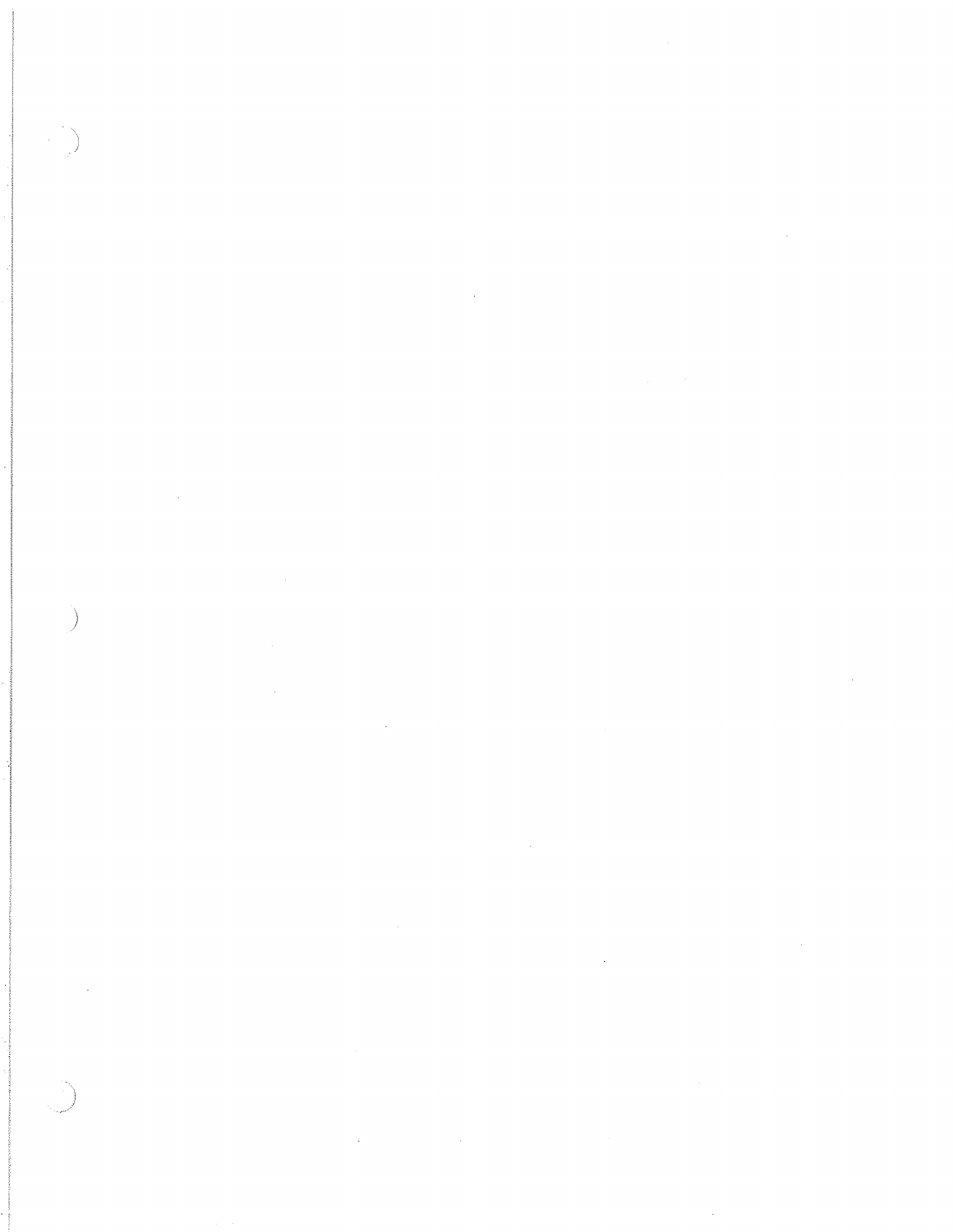## RESOLUTION NO. 10-18941

## RESOLUTION RELATING TO AIRPORT REVENUE REFUNDING BONDS, SERIES 2O1O; AUTHORIZING THE ISSUANCE AND NEGOTIATED SALE THEREOF

BE IT RESOLVED by the City Council (the "Council") of City of Billings, Montana (the "City'), as follows:

Section 1. Recitals. The City pursuant to Montana Code Annotated ("M.C.A."), Title 67, Chapter 11, Parts 1-4 as amended (the "Act"), and other laws of the State of Montana, has established and presently owns and operates certain airport facilities commonly known as Billings Logan International Airport (the "Airport"). The Council has elected to exercise the powers of an airport authority under the Act. Under the provisions of the Act, the City is authorized to issue and sell its revenue bonds to provide funds for any of its corporate purposes related to the Airport and to refund its revenue bonds issued for such purpose. Pursuant to such authorization, this Council previously issued and sold airport revenue bonds of the City denominated Airport Revenue Bonds, Series 1990, in the original aggregate principal amount of \$13,295,000 (the "Series 1990 Bonds"). The Series 1990 Bonds were subsequently refunded by the \$11,965,000 Airport Revenue Refunding Bonds, Series 2000, dated as originally issued as of April 1, 2000 (the "Series 2000 Bonds"). The Series 2000 Bonds are currently outstanding in the aggregate principal arnount of \$8,120,000 (the "Outstanding Bonds"). It is proposed that the Outstanding Bonds with stated maturities in 2011 and thereafter and outstanding in the aggregate principal amount of \$7,570,000 (the "Refunded Bonds") be refunded in one series of bonds to be issued by the City.

Section 2. Authorization. For the purposes of reducing the interest cost on the Refunded Bonds, it is hereby determined that it is in the best interests of the City to pursue the sale of airport revenue refunding bonds, pursuant to the Act, to refund all or a portion of the Refunded Bonds. Such refunding bonds shall be denominated "Airport Revenue Refunding Bonds, Series 2010" (the "Bonds"), and shall be issued in the aggregate principal amount necessary to provide funds, with other available funds of the City, to pay the interest on , principal of and redemption premium on all the Refunded Bonds, as determined by the officers of the City identified pursuant to Section 3 and within the limitations therein established so as to maximize debt service savings, assuming that the Refunded Bonds are called for redemption on a date as soon as reasonably practicable within the limitations described in Section 3, at a redemption price equal to the  $102\%$  of the principal amount thereof plus interest accrued to the date of redemption

Section 3. Sale of Bonds; Bond Purchase Agreement. Pursuant to the Act, this Council had previously determined that it would be in the best interests of the City to sell the Bonds at a negotiated sale and pursuant to a request of proposal process duly authorized by this Council, with the assistance of the City's financial advisor Springsted Incorporated, Piper Jaffray & Co., of Helena, Montana and Denver, Colorado, was selected to be the underwriter of the Bonds (the "Underwriter"). The Bonds shall be sold to the Underwriter on terms and at a purchase price within the following limitations: (1) the purchase price shall be not less than 99.305% of par, exclusive of original issue discount or original issue premium; (2) the aggrregate principal amount of the Bonds shall not exceed \$7,800,000; (3) the debt service payable on the Bonds is such that the net present value of debt service savings to be achieved by the refunding is not less than 3.00% of the debt service on the Refunding Bonds, using the yield of the Bonds as the discount factor, caiculated over the remaining term of the Refunded Bonds; (4) the maximum average interest rate on the Bonds shall not exceed 5.00%; (5) the average annual interest rate on the Bonds is at least one-half of one percent  $(0.50\%)$  less than the average annual interest rate on the Refunded Bonds, and (6) the terms shall not extend beyond the current maturity of the Outstanding Bonds. All costs of issuing the Bonds (including, without limitation, the fees and expenses of bond counsel, the fees of the Paying Agent and Registrar, rating agency fees, underwriter fees, financial advisor fees, printing expenses relating to the preliminary official statement and official statement, and the costs of printing the Bonds) shall be paid by the City.

The Financial Services Manager of the City (the "Financial Services Manager") is hereby authorized and directed to approve the principal amounts, purchase price, maturity dates (provided that the final maturity date complies with the requirements of the Act), basic and additional interest rates, original issue discount or original issue premium, and redemption provisions of or relating to the Bonds, subject to the limitations contained in the preceding paragraph. Upon approving such terms, the Financial Services Manager and the City Administrator are hereby authorized and directed to approve, execute and deliver to the Underwriter a bond purchase agreement (the "Bond Purchase Agreement"), containing the agreement of the City to sell, and the agreement of the Underwriter to purchase, the Bonds on the terms so approved, and containing such other provisions as such officers shall deem necessary and appropriate. In the event of the absence or disability of Financial Services Manager or the City Administrator, the Mayor or Deputy City Administrator of the City shall make such approvals and execute and deliver the Bond Purchase Agreement. The execution and delivery by two appropriate